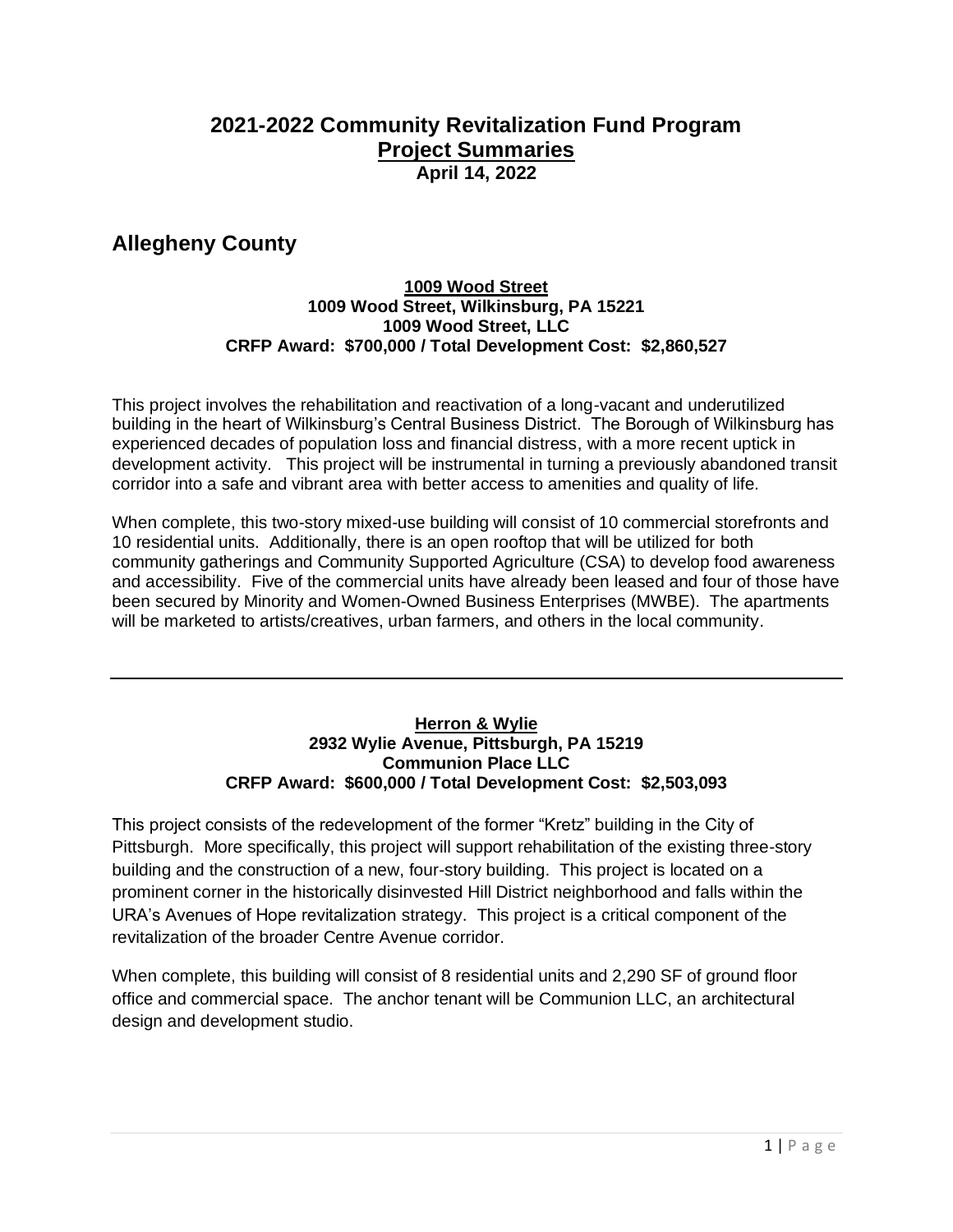### **Lawrence County**

#### **"Wright" Project 344-346 East Washington St., New Castle, PA 16001 DON Enterprises, Inc. CRFP Award: \$600,000 / Total Development Cost: \$5,759,178**

This project consists of the renovation of the former "Wright" building in New Castle City. The project site is prominently located on the Lower East Side, the gateway to downtown New Castle. This five-story building was constructed in the early 1900s and has operated as a mixed-use building since its inception. The building has fallen into severe disrepair and must be gutted for proper renovation. Over the past year, DON Enterprises, Inc. has made emergency repairs to the structure of the building. Due to the size of the project, we anticipate this will be a phased development.

When complete, the building will consist of two-floors of commercial space and three floors of entirely accessible apartments geared toward individuals with disabilities.

# **Lehigh County**

#### **Color Lab Rehab 146-148 N. 7th Street, Allentown, PA 18101 Valley Housing Development Corporation CRFP Award: \$500,000 / Total Development Cost: \$1,577,469**

This project will support the rehabilitation and preservation of a historic, five-story mixed-use structure on one of the oldest corridors in the City of Allentown. Once a thriving commercial neighborhood, decades of decline and disinvestment resulted in vacant lots and storefronts that are in serious need of repair. This project is located on a crucial transitional block between the center city commercial district and the surrounding residential neighborhood.

When complete, this project will consist of the preservation of 12 residential units and one expanded commercial storefront. Historically, there were two commercial spaces that were occupied by a church congregation and a convenience store. The new and expanded storefront will allow the convenience store to transition into more of a modern neighborhood bodega, with grocery and healthy café options as well as much-needed storage space.